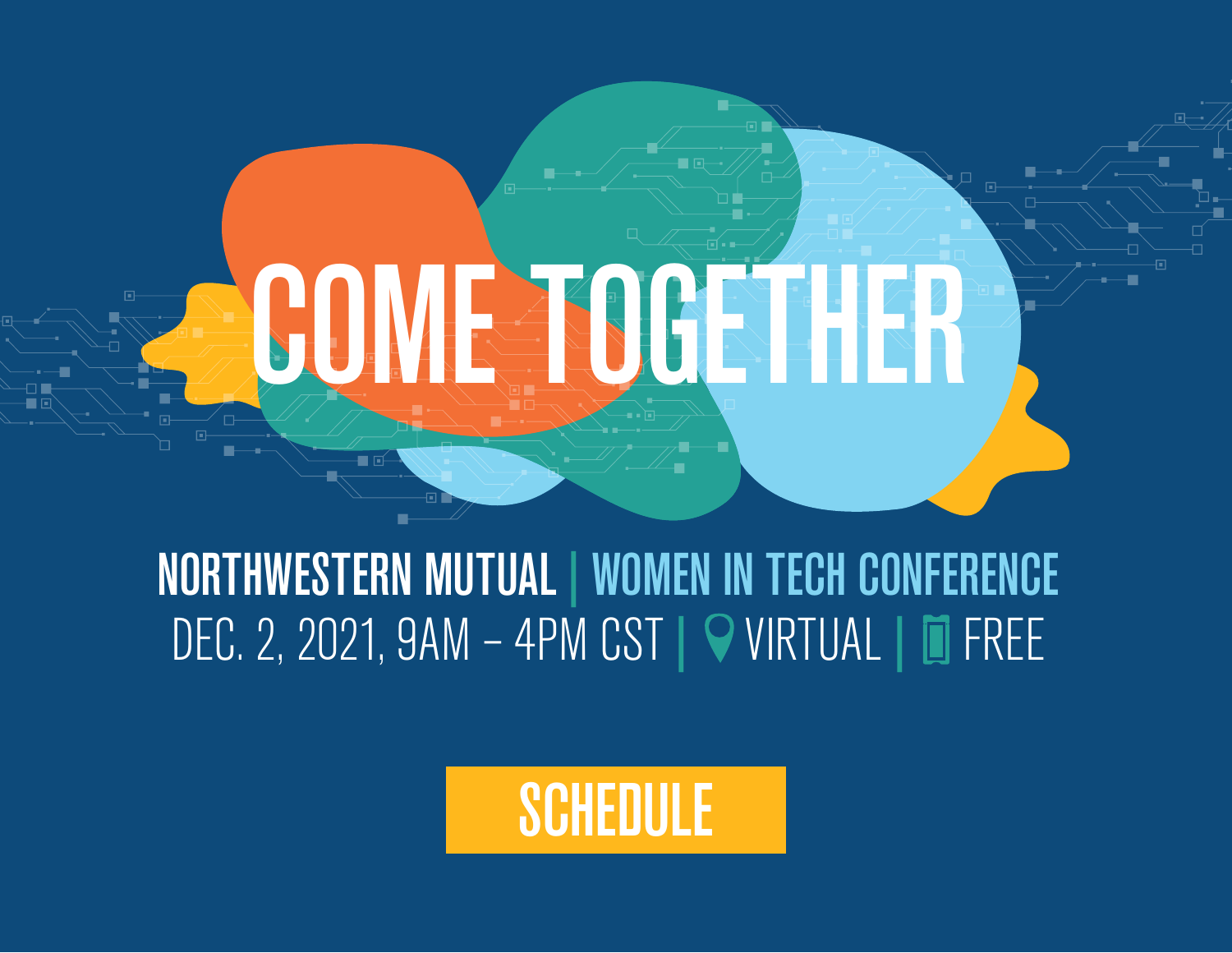10 –11AM

## KEYNOTE ADDRESS – ABBY WAMBACH & SANGEETHA RAI

| $-11AM$                    | <b>DIGITAL ACCESSIBILITY:</b><br>A JOURNEY TO INCLUSIVITY<br><b>THROUGH TECHNOLOGY</b> | <b>ART IN ACTION:</b><br><b>GRAPHIC RECORDING 101</b>       | <b>FINDING THE HUMAN NEED:</b><br><b>EXAMINING FINANCIAL AND</b><br><b>FAMILY TRENDS</b> | <b>INFLUENCING:</b><br>A MODERN DAY SUPERPOWER                                               |
|----------------------------|----------------------------------------------------------------------------------------|-------------------------------------------------------------|------------------------------------------------------------------------------------------|----------------------------------------------------------------------------------------------|
| $\equiv$                   | <b>ENVISIONING A TECH</b><br><b>STARTUP ECOSYSTEM</b>                                  | OWN IT! BE BOLD AND BRAG                                    | WHODUNIT? INVESTIGATING<br>A CYBER INCIDENT IN<br><b>22 MINUTES OR LESS</b>              | <b>ENTERING THE CRYPTOVERSE -</b><br><b>EXPLORING THE BASICS</b><br>OF CRYPTO AND BLOCKCHAIN |
| <b>12PM</b>                | THE ONLY THREE WAYS<br><b>TO CONVINCE ANYONE</b><br>OF ANYTHING                        | <b>LIGHTNING ROUND: FILLING</b><br>THE TECH TALENT PIPELINE |                                                                                          |                                                                                              |
| $\blacksquare$<br>$\equiv$ | <b>I UNCH</b>                                                                          |                                                             |                                                                                          |                                                                                              |

LUNCH

### RETURNING REMARKS & AFTERNOON PREP

LEADING WITH INCLUSIVITY ROUNDTABLE NEAL SAMPLE, CRISTINA COLISSIMO, RON GUERRIER & KUSUM RAWAT VERMA

ALL SESSION TIMES LISTED ARE CST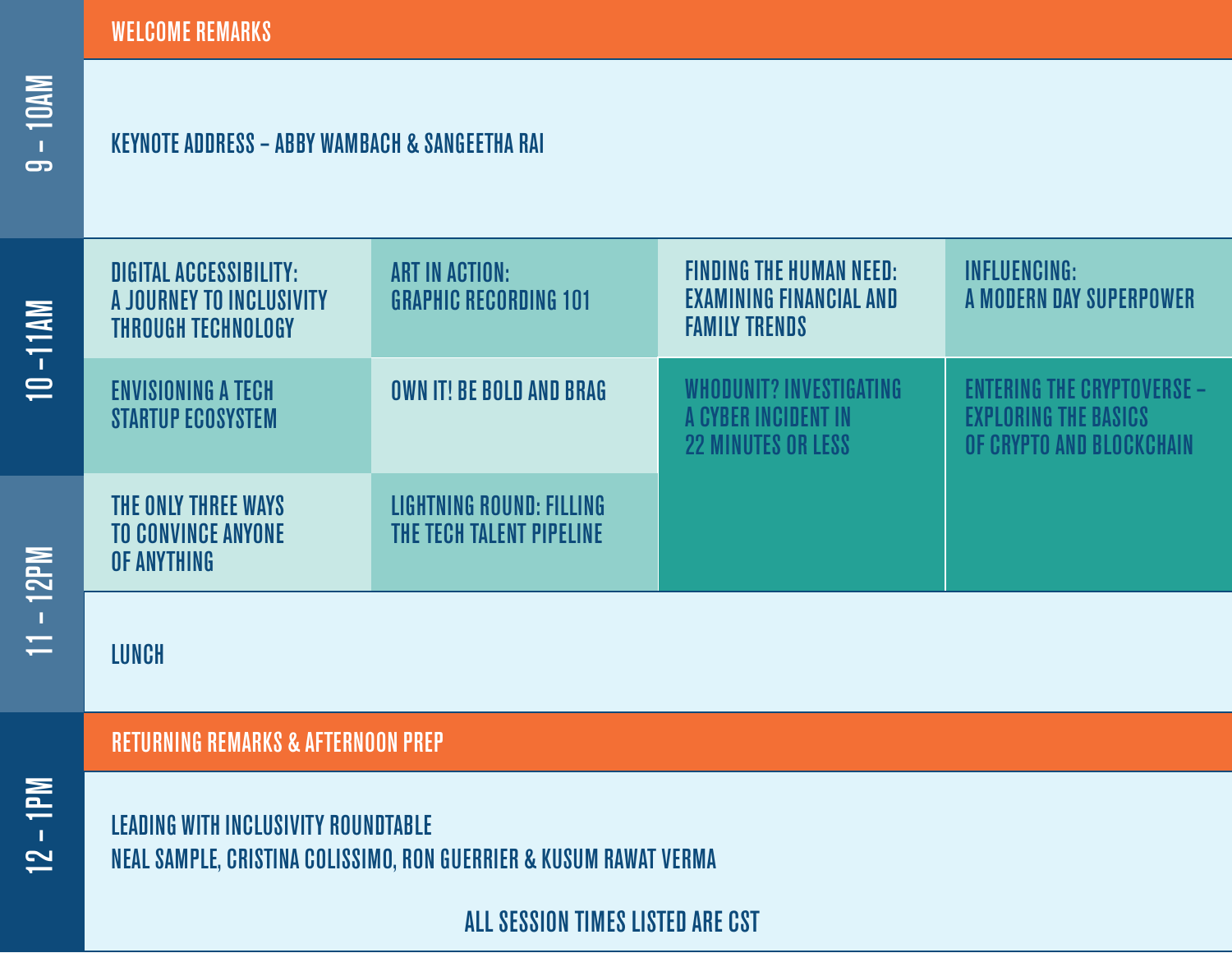| <b>Md2</b>                                 | <b>NAVIGATING THE SYSTEM</b>                                                                   | <b>DIGITAL ACCESSIBILITY:</b><br>A JOURNEY TO INCLUSIVITY<br><b>THROUGH TECHNOLOGY</b>  | ETHICS IN A.I.: ARTIFICIAL<br>OR INTELLIGENT? | <b>TECH FOR GOOD</b>                                           |
|--------------------------------------------|------------------------------------------------------------------------------------------------|-----------------------------------------------------------------------------------------|-----------------------------------------------|----------------------------------------------------------------|
| $\blacksquare$<br>$\overline{\phantom{0}}$ | <b>LIGHTNING ROUND:</b><br><b>NON-TRADITIONAL PATHS</b><br><b>TO TECH</b>                      | <b>NAVIGATING YOUR CAREER</b><br><b>IN TECH: LESSONS FROM</b><br>LEADERS                |                                               |                                                                |
| <b>Ne</b><br>$\sim$                        | <b>HOW TO JUMPSTART</b><br><b>SUCCESS WITH MENTORING</b>                                       | <b>SOFTWARE PRODUCT LINE</b><br><b>ARCHITECTURE -</b><br><b>COMPOSABLE ARCHITECTURE</b> | <b>TAKING RISKS TO SUCCEED</b>                | <b>DELIVERING AN EXCEPTIONAL</b><br><b>CUSTOMER EXPERIENCE</b> |
|                                            | <b>DIGITAL TRANSFORMATION:</b><br><b>PERSPECTIVES FROM ARCHITECTURE</b><br>AND APP ENGINEERING | <b>EMBRACING AMBIGUITY</b><br><b>IN TECH</b>                                            |                                               |                                                                |

## KEYNOTE ADDRESS – RESHMA SAUJANI & LAURA DEANER

CLOSING REMARKS

ALL SESSION TIMES LISTED ARE CST

**VECONTINUE TO SESSION DESCRIPTIONS VECONTINUE TO SESSION DESCRIPTIONS**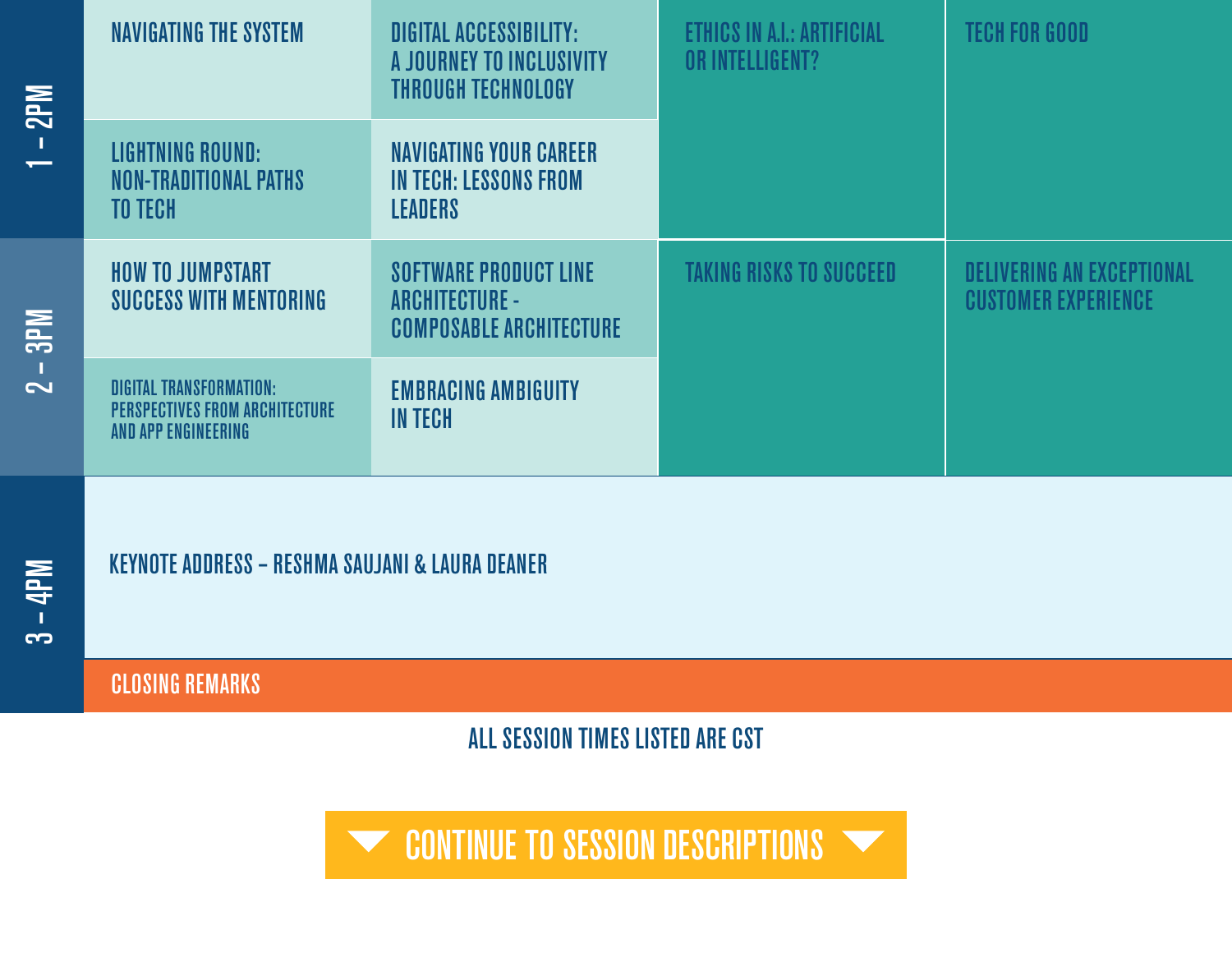#### ART IN ACTION: GRAPHIC RECORDING 101

**Shani Penn,** Senior Program Manager, Technology Customer Success, Northwestern Mutual *Graphic recording is real-time visual notetaking, often performed at events like conferences, expos and ideation meetings. This workshop will cover the foundations of visual notes and the opportunity to practice live drawing to a short online talk.* 

#### DELIVERING AN EXCEPTIONAL CUSTOMER EXPERIENCE

**Moderator Reshma Patel,** Assistant Director, Technology Customer Success, Northwestern Mutual **Allison Paine Landers,** Executive Vice President, Head of Enterprise Customer Experience, Wells Fargo **Cathy Lanning,** Managing Director, Salesforce **Madhu Shetty,** Vice President, Client Services, Pharmaspectra **Serene Mireles,** Staff UX Designer, GE Healthcare and Co-Founder, MB Collab and Like|Minded *A delightful customer experience is top of mind for everyone so let's explore how it's done!*

#### DIGITAL ACCESSIBILITY: A JOURNEY TO INCLUSIVITY THROUGH TECHNOLOGY

**Amy Perales,** Senior Director, Product Management, Workplace Identity and Reliability eXperiences, Northwestern Mutual **Sam Kanta,** Lead Accessibility Specialist, Northwestern Mutual

*This discussion will explore what digital accessibility is, why it is important, and what technology and product teams should consider as organizations mature digital accessibility standards and the governance around them.*

#### DIGITAL TRANSFORMATION: PERSPECTIVES FROM ARCHITECTURE AND APP ENGINEERING

**Anu Pakala,** Senior Director Engineering, Engineering Solutions Delivery, Northwestern Mutual **Neelam Mohanty,** Principal Enterprise Architect, Engineering Solutions Delivery, Northwestern Mutual *This panel discussion will give you insights into the transformation journey – making it business driven, transforming while performing and bringing your people along.*

#### EMBRACING AMBIGUITY IN TECH

**Stephanie Michiels,** Senior Director, Product Management, Infrastructure and Cloud Services, Northwestern Mutual **Erica Mclin,** Head, AWS Tech U, Global Learning Strategy, Amazon Web Services

*Navigating ambiguity in the workplace is an important skill for leaders and technologist to lean into to grow in their career. In this session, we'll discuss what ambiguity is, why navigating ambiguity is an important skill, and some tips and tricks that you can use to embrace ambiguity to grow yourself and your career.*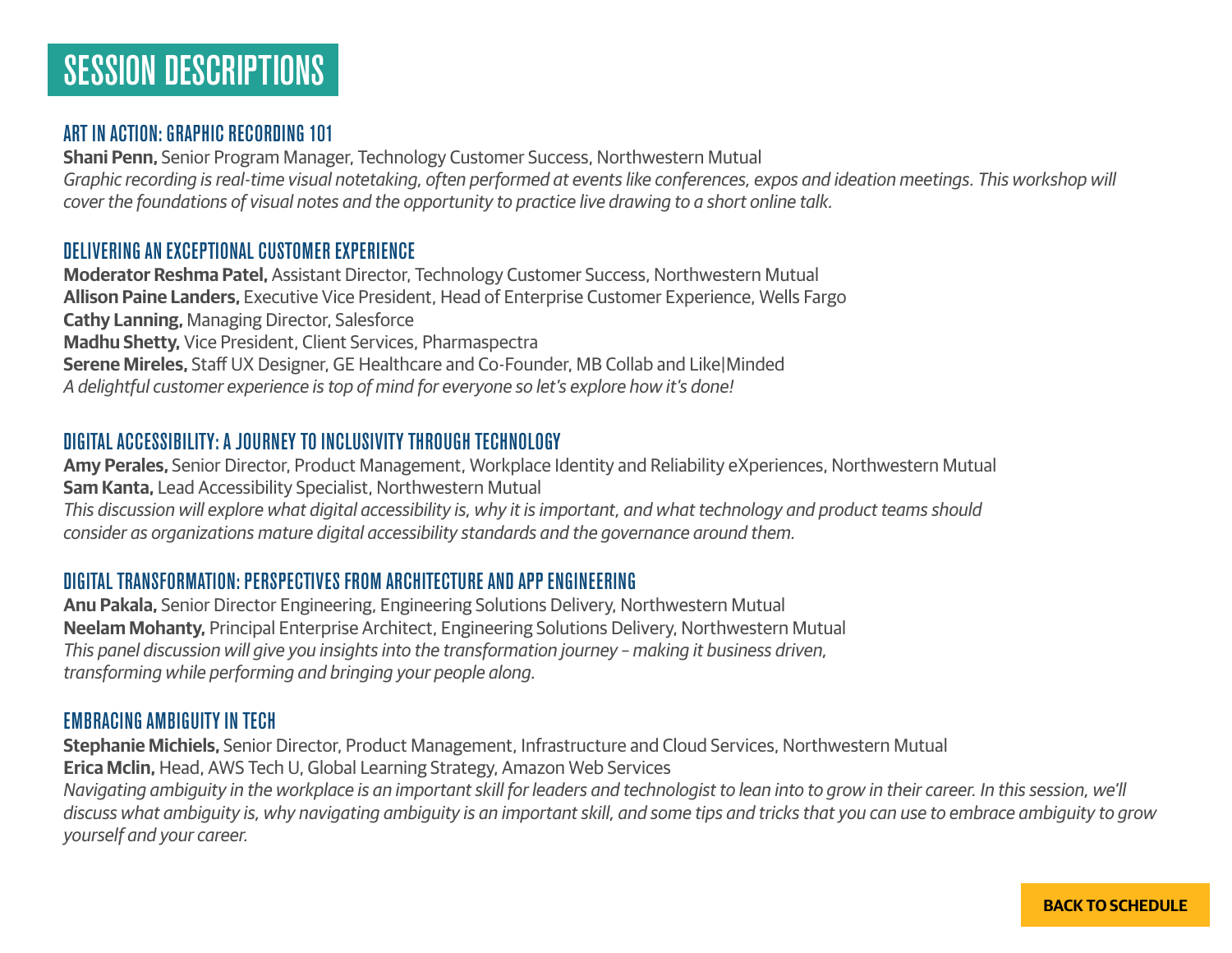#### ENTERING THE CRYPTOVERSE - EXPLORING THE BASICS OF CRYPTO AND BLOCKCHAIN

**Moderator Andrea Chang,** Vice President, Project Delivery, Adage Technologies and Director, Women Who Code **Sara Samuels,** Wealth Management Advisor, Northwestern Mutual **Lesley Lin,** Senior Technical Consultant, TaxBit

*Join us as we discuss the fascinating world of cryptocurrency, blockchain and what it means for you and the financial industry. Our panelists are Lesley Lin, Senior Technical Consultant from TaxBit and Sara Samuels, Wealth Management Advisor from Northwestern Mutual Wealth Management. This discussion will be moderated by Andrea Chang, Director at Women Who Code and Vice-President of Project Delivery at Adage Technologies.*

#### ENVISIONING A TECH STARTUP ECOSYSTEM

**Erin Magennis,** Chief Science Officer, Like|Minded *The future of connection in a digital age at the intersection of tech, startups, and corporations.* 

#### ETHICS IN A.I.: ARTIFICIAL OR INTELLIGENT?

**Moderator Anju Gupta,** Vice President, Data and Analytics, Northwestern Mutual **Ashley Casovan,** Executive Director, Responsible AI Institute **Aleksandra Mojsilovic,** Head, AI Foundations and Co-Director, Science for Social Good, IBM **Bindu Reddy,** Chief Executive Officer and Co-Founder, Abacus.AI *Ethical concerns mount as Artificial Intelligence takes bigger decision-making role in all aspects of our engagement with technology on an everyday basis. Though the growing appeal and utility are undeniable, its game-changing promise has been tempered with concerns that these systems comes with a risk. This panel will discuss and provide ways to deliver a transparent and ethical AI systems that are resilient and can scaled up or down efficiently as business demand shifts and US regulations mature.* 

#### FINDING THE HUMAN NEED: EXAMINING FINANCIAL AND FAMILY TRENDS

**Ellie Travanty,** Assistant Director, Digital Innovation, Northwestern Mutual **Beth Cole,** Assistant Director, Digital Innovation, Northwestern Mutual *Robust trends analysis is critical to "seeing around corners" and framing innovation strategy in an understanding of what the future holds. This talk will explore two financial and family trends impacting women in technology today, and the unique changes to these trends brought about by the COVID-19 pandemic.*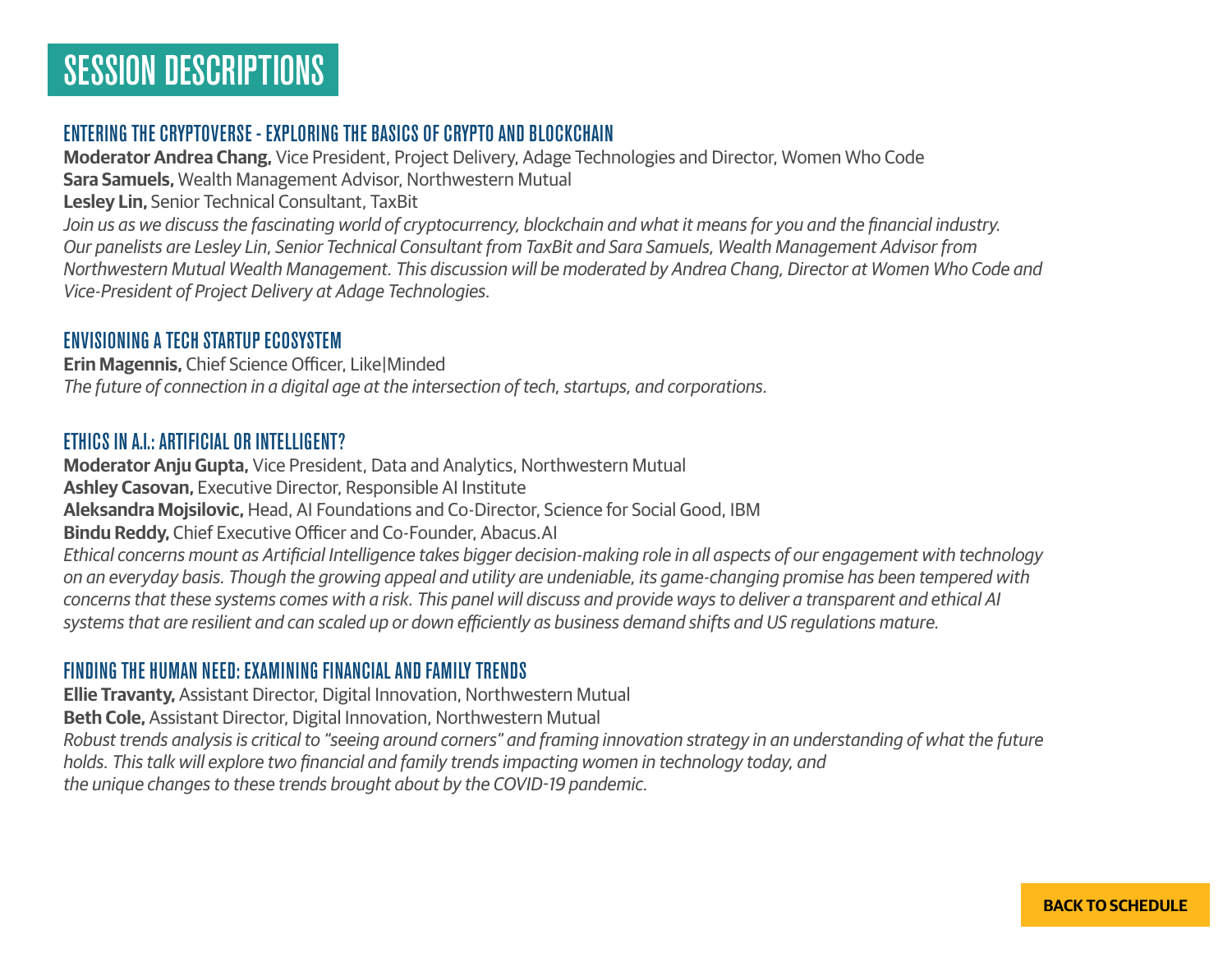#### HOW TO JUMPSTART SUCCESS WITH MENTORING

**Rhiannon Caufiled,** Lead Business Program Manager, Technology Customer Success, Northwestern Mutual **Blanca Gonzales,** Executive Director, i.c.stars Milwaukee **Kailey Peterson,** Direct Materials Buyer, Kohler *Gain confidence in knowing where to start and how to achieve success as a mentor and mentee!*

#### INFLUENCING: A MODERN DAY SUPERPOWER

**Moderator Corrie Schroeder,** Senior Program Manager, Engineering Solutions Delivery, Northwestern Mutual **Kari Bloom,** Senior Director, Business Operations, Strategy and Planning, Northwestern Mutual **Sylvia Banda,** Strategic Planning & Process Improvement Manager, University of Wisconsin-Milwaukee **Nichole Albee,** Director, Data and Analytics, MGIC *Strong influencing skills can be a superpower when you know how to use them! Attendees will get advice from successful women leaders on how to strengthen influencing skills with tips they can immediately put into practice and apply!*

#### LEADING WITH INCLUSIVITY ROUNDTABLE

**Host Neal Sample,** Chief Information Officer, Northwestern Mutual **Cristina Colissimo,** Executive Producer and Partner, Wellworthit Pictures **Ron Guerrier,** Global Chief Information Officer, HP **Kusum Rawat Verma,** Chief Technology Officer, GE Healthcare *During this panel discussion, we will explore what it means to lead with inclusivity and why, as leaders, it is critical to build our teams and our products in a way that values diversity of thought, talent, and experience while also identifying and eliminating bias in order to create a more equitable and inclusive environment for the future.* 

#### LIGHTNING ROUND: FILLING THE TECH TALENT PIPELINE

**Stacy Zaja,** Assistant Director, STEM Outreach, Tech Advancement and Outreach, Northwestern Mutual **Nomin Batsaikhan,** Assistant Director, Systems Engineering, Infrastructure and Cloud Services, Northwestern Mutual **Dr. Jo Webber,** Founder and Chief Executive Officer, Pod Network LLC and President, STEMconnector **Laura Schmidt,** Chief Talent Development Officer, Milwaukee Tech Hub Coalition *Attendees will hear diverse perspectives from leaders on how their programs are helping build and retain talent globally and locally. Join us to learn how you can be the change you want to see!*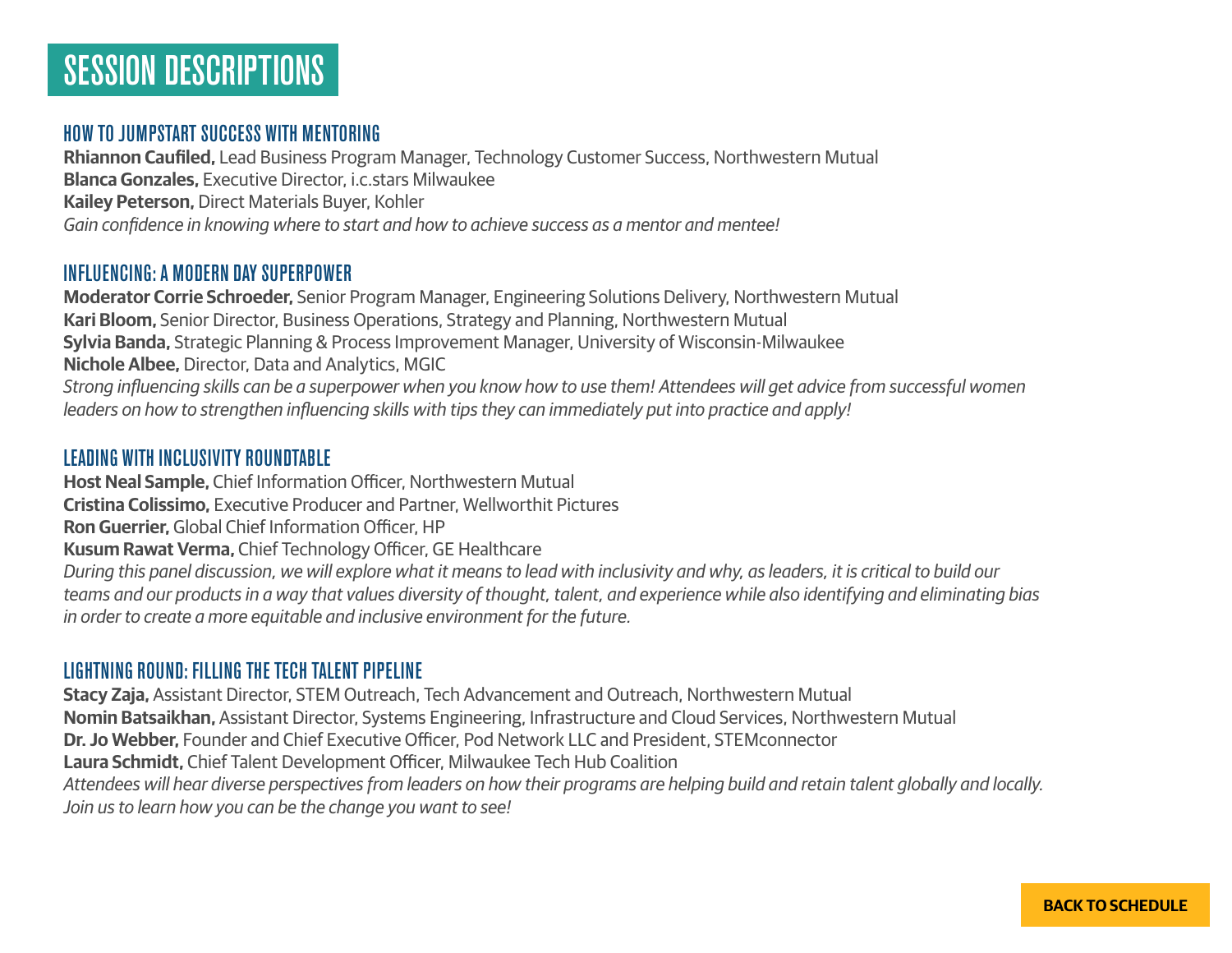#### LIGHTNING ROUND: NON-TRADITIONAL PATHS TO TECH

**Carrie Markowiak,** Senior Data Analyst, Core Data and Analytics, Northwestern Mutual **Brittany Wolfrom,** Assistant Director, Technical Program Management, Northwestern Mutual **Theresa Cassidy,** Associate Vice President, IT Project Management, Vertical Screen, Inc. **Kenge Adams,** Chief Executive Officer and Founder, Connect Business Consulting *Four women share their personal stories on how they arrived in the world of tech despite having different goals when starting their career journeys. Hear how they overcame personal struggles, what's it's like in a male-dominated career, and how others have helped them during their journey.*

#### NAVIGATING THE SYSTEM

**Audrey McGuckin,** Chief Executive Officer, McGuckin Group

*Matters of gender equity and inclusion have been top of mind for society, organizations and women leaders. While some women have risen to the top, the collective progress has been slow. Even the most experienced, skilled and driven women, even in organizations that have made a commitment to gender equity, can encounter roadblocks to their professional advancement. Decision makers don't know how to give the hard but constructive feedback that is required to develop good leaders. Women are not given the resources and taught the skills to navigate a system that is stacked against them. Women aren't dropping out, they're being pushed out by bad policies and process. In this session we'll explore the systems issues that are stopping organizations moving the needle with this critical agenda and the areas that are holding women back.* 

#### NAVIGATING YOUR CAREER IN TECH: LESSONS FROM LEADERS

**Moderator Shaleyna Velez,** Program Manager, Technology Customer Success, Northwestern Mutual **Ann Yeung,** Vice President Engineering & Chief Technology Officer, Investment Products & Services, Northwestern Mutual **Tiffany Dillon,** Director, Cloud Platform, GE Healthcare

*Navigating a career in tech can have its ups and downs. Join this session to hear leaders share the lessons they've learned along the way, what the expectations of being a leader in tech are, things they wish they had known earlier in their careers, and how they stay relevant with tech trends in the industry.*

#### OWN IT! BE BOLD AND BRAG

**Cay Drew,** Leadership Development Facilitator, IBM

**Diane Paulenich,** Vice President, Insurance, IBM

*Many women struggle to claim credit and share their accomplishments. But are we missing out on opportunities as a result? This 25-minute conversation will cover the what, the why and the how of choosing to self-market. It's a necessary skill to build to achieve the success we want and deserve. Don't let "being uncomfortable bragging" get in the way of you owning your accomplishments and progressing in your chosen field!*

#### **BACK TO SCHEDULE**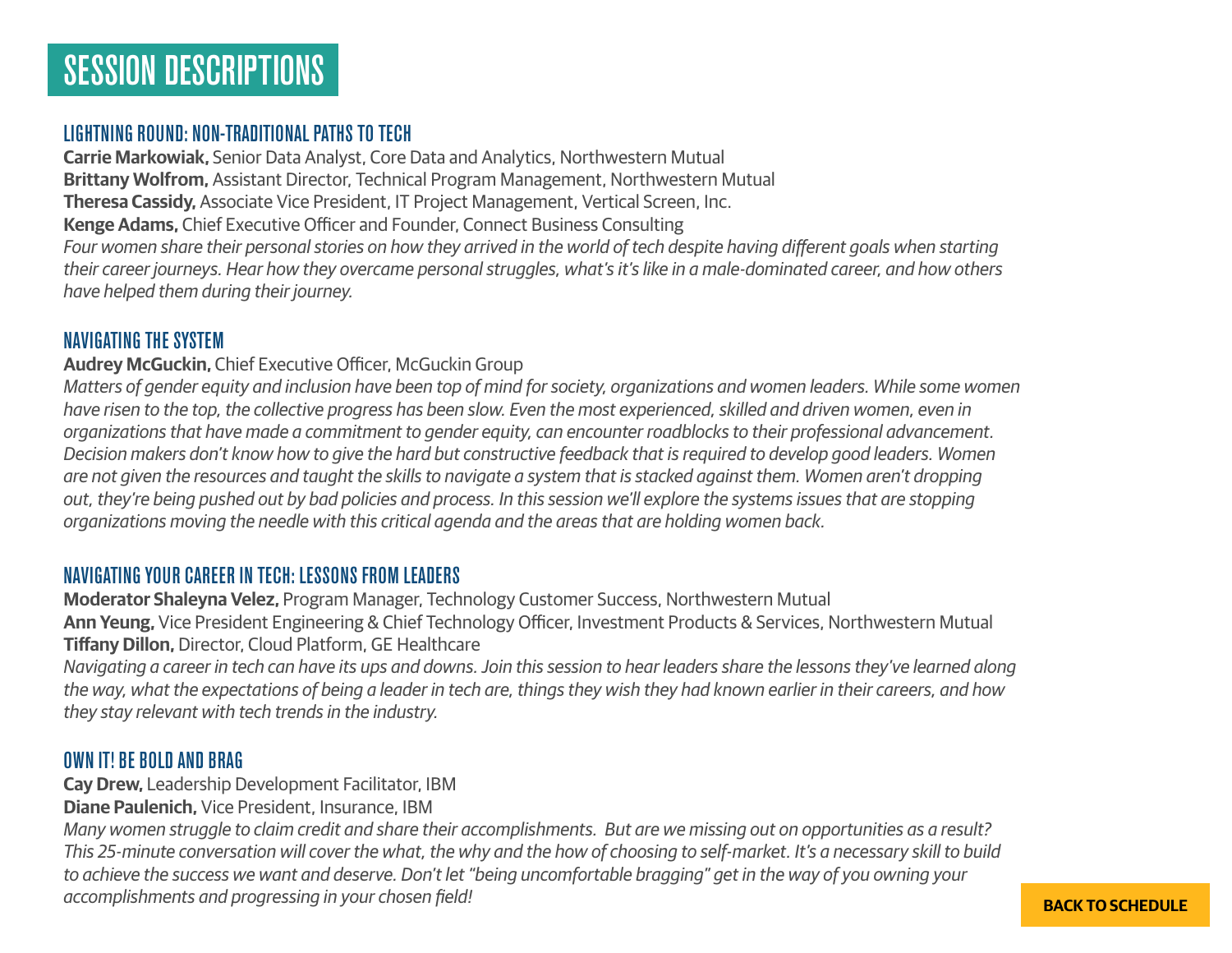## SESSION DESCRIPTIONS

#### SOFTWARE PRODUCT LINE ARCHITECTURE - COMPOSABLE ARCHITECTURE

**Leyla Mousavi,** Lead Enterprise Architect, Enterprise Architecture, Northwestern Mutual *Join us for a look at how product line architecture can help technology organizations reach their goals. In this discussion, we'll define composable product line architecture, its components, and what it takes to implement it across an enterprise.*

#### TAKING RISKS TO SUCCEED

**Moderator Angie Emrey,** Communications Strategist, Northwestern Mutual **Ariane Strombom,** Commercial Counsel, Google **Denise Rogers,** Vice President, Enterprise Architecture, Northwestern Mutual **Anna Convery,** Chief Marketing Officer, Jumio **Patti Tripathi,** Founder and President, TriPath Media and Founder, SarisToSuits *How do you know when to take a risk and when to play it safe? Senior leaders share their insights and experience in assessing safety, risk, privilege, and passion to inform decisions throughout their career.*

#### TECH FOR GOOD

**Moderator Dana Hart,** Vice President, Engineering, Northwestern Mutual **Peggy LeBrun,** Director, Philanthropy, Girl Scouts of Wisconsin Southeast **Molly Schuld,** Senior Program Manager, Tech Advancement and Outreach, Northwestern Mutual **Brea Stevenson,** Engagement Manager, Donor Networks, United Way of Greater Milwaukee and Waukesha County **Natrina Gandana,** Senior Program Manager, Slack for Good *Learn what companies and the tech community are doing to have a positive effect on the greater good.*

#### THE ONLY THREE WAYS TO CONVINCE ANYONE OF ANYTHING

**Laura Mathis,** Executive Communication Coach and Trainer, Speech Improvement Co.

*How understanding your listener supercharges your branding approach.* 

*Every day, we ask someone to trust us, buy from us, partner with us or give us their time. Once you know the only three ways to convince anyone of anything, you can more effectively persuade, convince, influence, and connect. From your unique branding to building deeper interpersonal relationships, everyone needs to master the art of persuasion.*